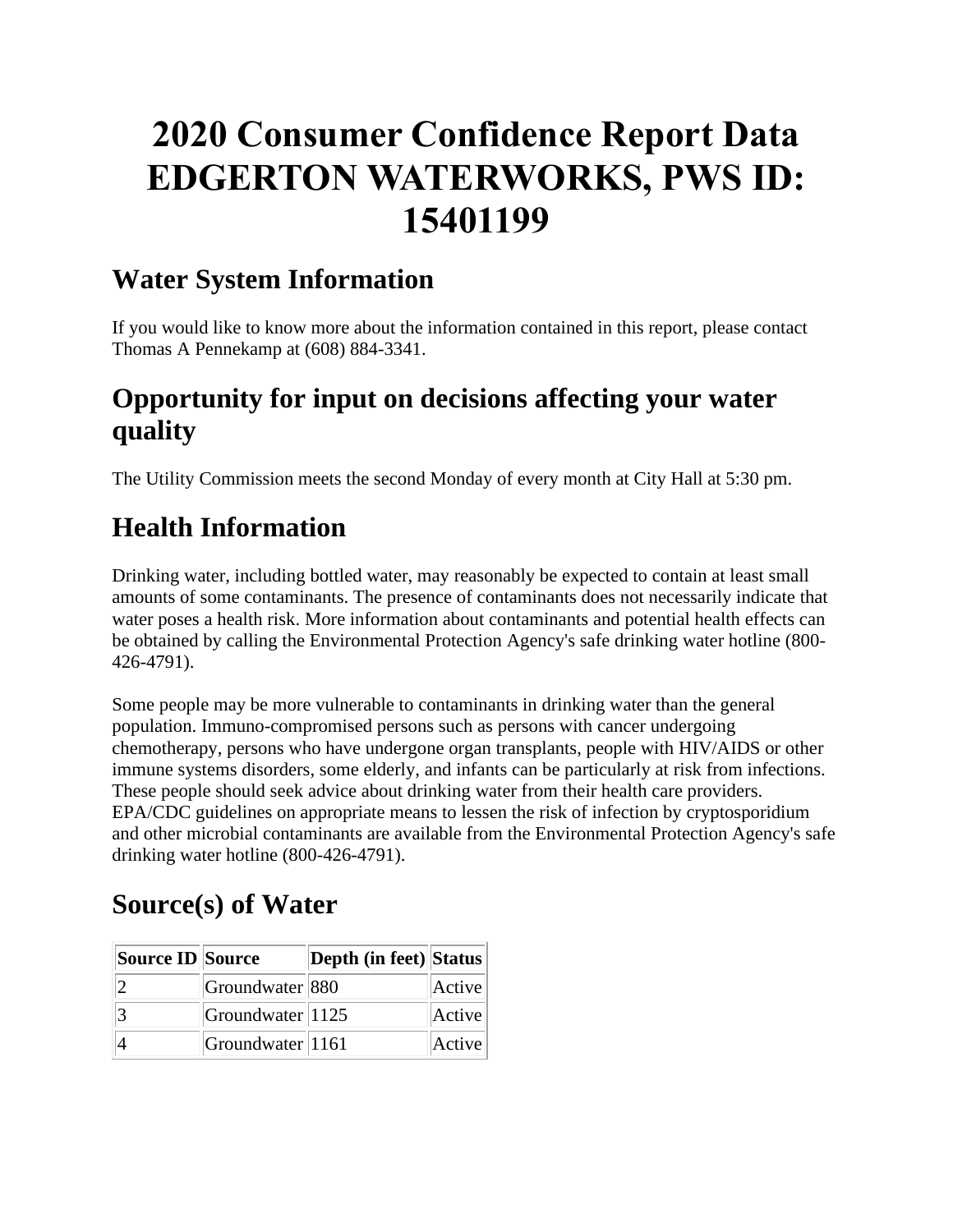To obtain a summary of the source water assessment please contact, Thomas A Pennekamp at (608) 884-3341.

# **Educational Information**

The sources of drinking water, both tap water and bottled water, include rivers, lakes, streams, ponds, reservoirs, springs and wells. As water travels over the surface of the land or through the ground, it dissolves naturally occurring minerals and, in some cases, radioactive material, and can pick up substances resulting from the presence of animals or from human activity.

Contaminants that may be present in source water include:

- Microbial contaminants, such as viruses and bacteria, which may come from sewage treatment plants, septic systems, agricultural livestock operations and wildlife.
- Inorganic contaminants, such as salts and metals, which can be naturally- occurring or result from urban stormwater runoff, industrial or domestic wastewater discharges, oil and gas production, mining or farming.
- Pesticides and herbicides, which may come from a variety of sources such as agriculture, urban stormwater runoff and residential uses.
- Organic chemical contaminants, including synthetic and volatile organic chemicals, which are by-products of industrial processes and petroleum production, and can also come from gas stations, urban stormwater runoff and septic systems.
- Radioactive contaminants, which can be naturally occurring or be the result of oil and gas production and mining activities.

In order to ensure that tap water is safe to drink, EPA prescribes regulations that limit the amount of certain contaminants in water provided by public water systems. FDA regulations establish limits for contaminants in bottled water, which shall provide the same protection for public health.

### **Definitions**

| <b>Term</b>           | <b>Definition</b>                                                                                                                                                                                                                                                                   |
|-----------------------|-------------------------------------------------------------------------------------------------------------------------------------------------------------------------------------------------------------------------------------------------------------------------------------|
| AL                    | Action Level: The concentration of a contaminant which, if exceeded, triggers<br>treatment or other requirements which a water system must follow.                                                                                                                                  |
| Level 1<br>Assessment | A Level 1 assessment is a study of the water system to identify potential<br>problems and determine, if possible, why total coliform bacteria have been found<br>in our water system.                                                                                               |
| Level 2<br>Assessment | A Level 2 assessment is a very detailed study of the water system to identify<br>potential problems and determine, if possible, why an E. coli MCL violation has<br>occurred or why total coliform bacteria have been found in our water system, or<br>both, on multiple occasions. |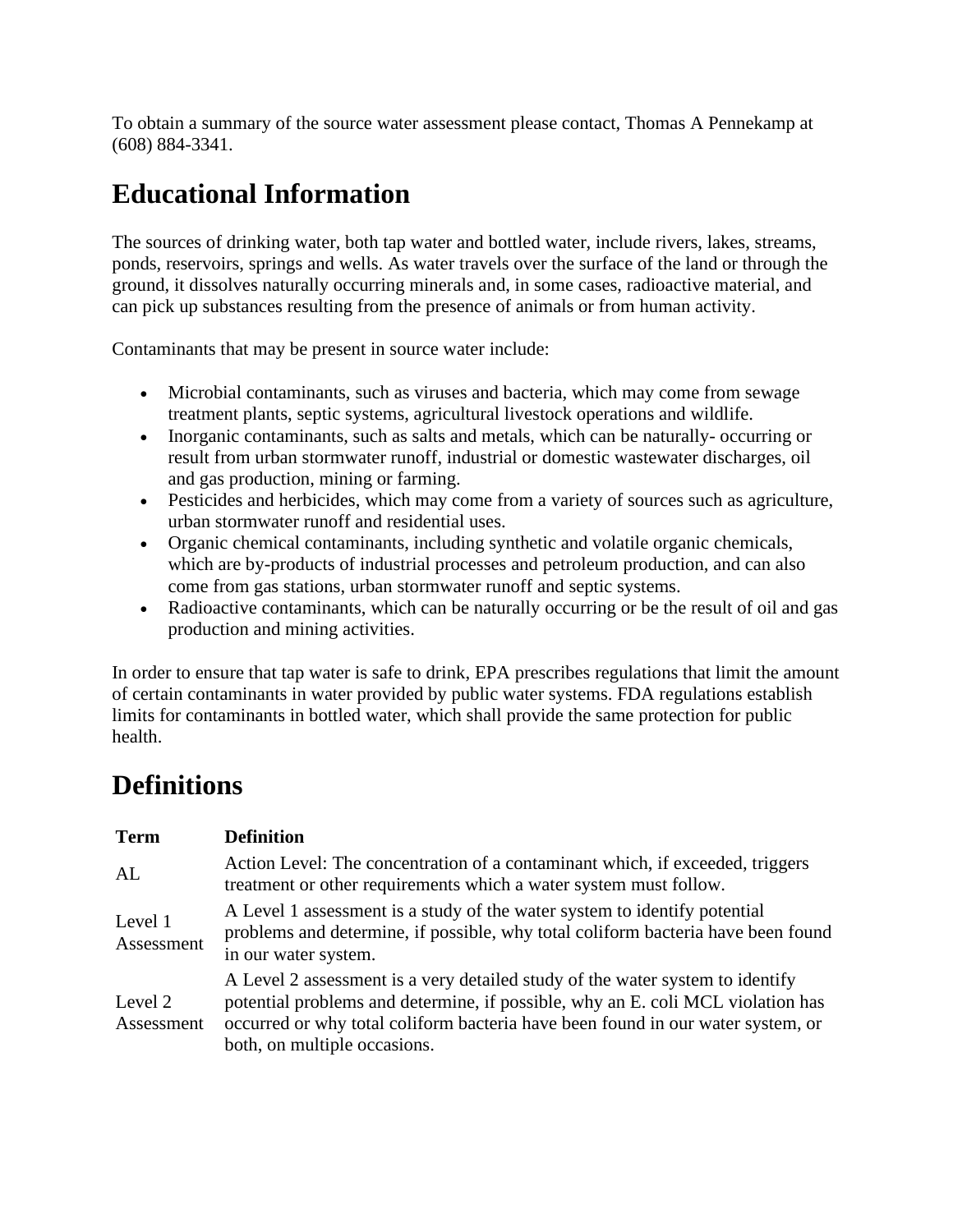| <b>Term</b>  | <b>Definition</b>                                                                                                                                                                                                                                         |  |  |  |  |  |  |  |
|--------------|-----------------------------------------------------------------------------------------------------------------------------------------------------------------------------------------------------------------------------------------------------------|--|--|--|--|--|--|--|
| <b>MCL</b>   | Maximum Contaminant Level: The highest level of a contaminant that is allowed<br>in drinking water. MCLs are set as close to the MCLGs as feasible using the best<br>available treatment technology.                                                      |  |  |  |  |  |  |  |
| <b>MCLG</b>  | Maximum Contaminant Level Goal: The level of a contaminant in drinking water<br>below which there is no known or expected risk to health. MCLGs allow for a<br>margin of safety.                                                                          |  |  |  |  |  |  |  |
| <b>MFL</b>   | million fibers per liter                                                                                                                                                                                                                                  |  |  |  |  |  |  |  |
| <b>MRDL</b>  | Maximum residual disinfectant level: The highest level of a disinfectant allowed<br>in drinking water. There is convincing evidence that addition of a disinfectant is<br>necessary for control of microbial contaminants.                                |  |  |  |  |  |  |  |
| <b>MRDLG</b> | Maximum residual disinfectant level goal: The level of a drinking water<br>disinfectant below which there is no known or expected risk to health. MRDLGs<br>do not reflect the benefits of the use of disinfectants to control microbial<br>contaminants. |  |  |  |  |  |  |  |
| mrem/year    | millirems per year (a measure of radiation absorbed by the body)                                                                                                                                                                                          |  |  |  |  |  |  |  |
| <b>NTU</b>   | Nephelometric Turbidity Units                                                                                                                                                                                                                             |  |  |  |  |  |  |  |
| pCi/1        | picocuries per liter (a measure of radioactivity)                                                                                                                                                                                                         |  |  |  |  |  |  |  |
| ppm          | parts per million, or milligrams per liter (mg/l)                                                                                                                                                                                                         |  |  |  |  |  |  |  |
| ppb          | parts per billion, or micrograms per liter (ug/l)                                                                                                                                                                                                         |  |  |  |  |  |  |  |
| ppt          | parts per trillion, or nanograms per liter                                                                                                                                                                                                                |  |  |  |  |  |  |  |
| ppq          | parts per quadrillion, or picograms per liter                                                                                                                                                                                                             |  |  |  |  |  |  |  |
| <b>TCR</b>   | <b>Total Coliform Rule</b>                                                                                                                                                                                                                                |  |  |  |  |  |  |  |
| <b>TT</b>    | Treatment Technique: A required process intended to reduce the level of a<br>contaminant in drinking water.                                                                                                                                               |  |  |  |  |  |  |  |

## **Detected Contaminants**

Your water was tested for many contaminants last year. We are allowed to monitor for some contaminants less frequently than once a year. The following tables list only those contaminants which were detected in your water. If a contaminant was detected last year, it will appear in the following tables without a sample date. If the contaminant was not monitored last year, but was detected within the last 5 years, it will appear in the tables below along with the sample date.

#### **Disinfection Byproducts**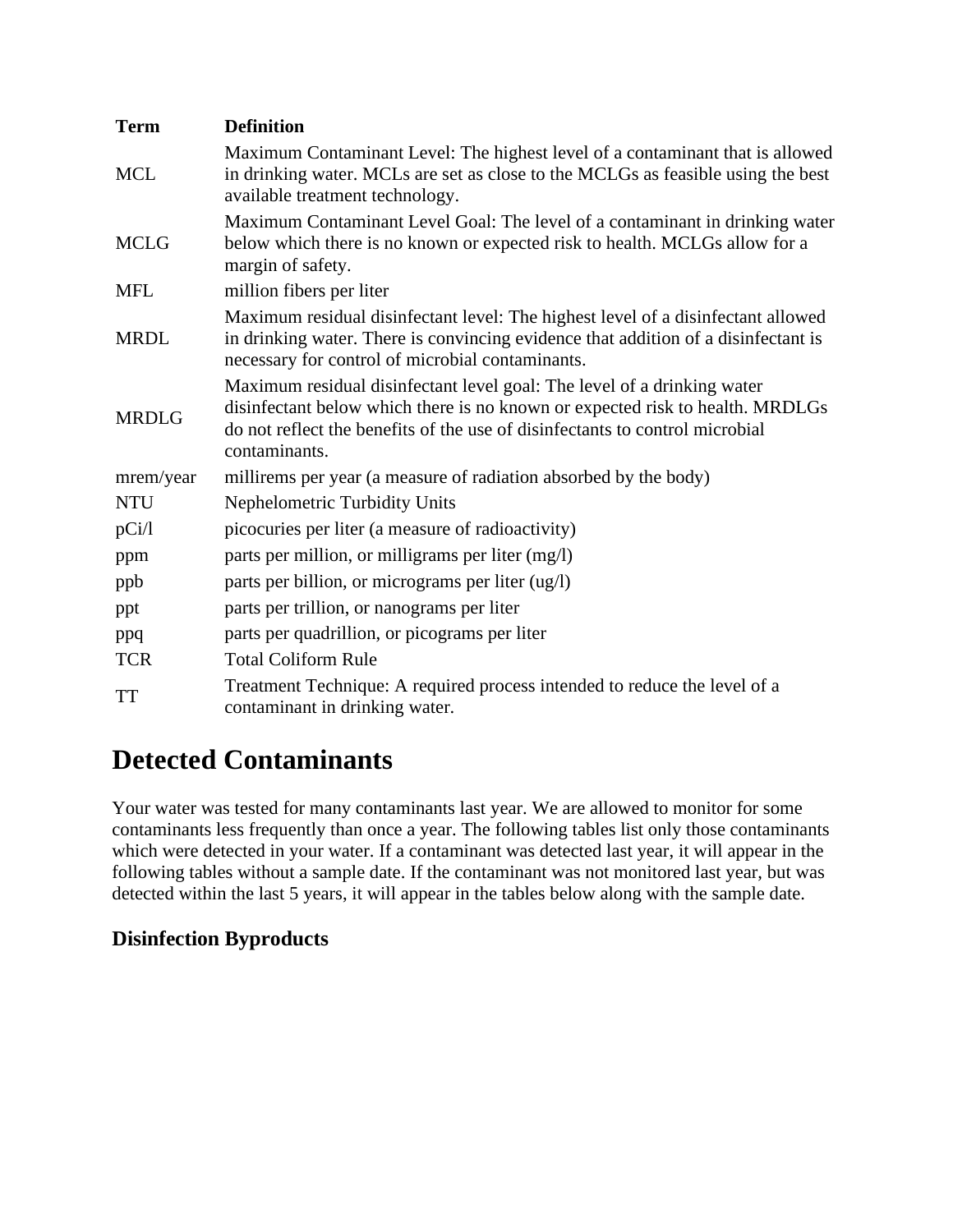| <b>Contaminant</b><br>$l$ (units) |          |    | Site MCL MCLG Eevel |     | <b>Range</b> | <b>Sample</b><br>Date (if<br>prior to<br>2020) |                        | Violation Typical Source                        |
|-----------------------------------|----------|----|---------------------|-----|--------------|------------------------------------------------|------------------------|-------------------------------------------------|
| $HAAS$ (ppb)                      | D-<br>70 | 60 | 60                  |     | U            | 9/7/2016                                       | $\overline{\text{No}}$ | By-product of<br>drinking water<br>chlorination |
| <b>TTHM</b> (ppb)                 | D-<br>70 | 80 | $\hspace{.08cm}0$   | 2.0 | 2.0          | 9/7/2016                                       | No                     | By-product of<br>drinking water<br>chlorination |

### **Inorganic Contaminants**

| Contaminant<br>(units)   |                | Site MCL MCLG | Level<br>Found | Range               | <b>Sample</b><br>Date (if<br>prior to<br>2020) | <b>Violation</b>       | <b>Typical Source of</b><br><b>Contaminant</b>                                                                                              |
|--------------------------|----------------|---------------|----------------|---------------------|------------------------------------------------|------------------------|---------------------------------------------------------------------------------------------------------------------------------------------|
| <b>BARIUM</b><br>(ppm)   | $\overline{c}$ | 2             | 0.011          | $ 0.006 -$<br>0.011 | 4/10/2017                                      | $\overline{\text{No}}$ | Discharge of<br>drilling wastes;<br>Discharge from<br>metal refineries;<br>Erosion of natural<br>deposits                                   |
| <b>FLUORIDE</b><br>(ppm) | 4              | 4             | 0.1            | $ 0.1 -$<br>0.1     | 4/10/2017                                      | $\overline{\text{No}}$ | Erosion of natural<br>deposits; Water<br>additive which<br>promotes strong<br>teeth; Discharge<br>from fertilizer and<br>aluminum factories |
| <b>SODIUM</b><br>(ppm)   | n/a            | n/a           | 2.93           | $ 2.75 -$<br>2.93   | 4/10/2017                                      | $\overline{\text{No}}$ | n/a                                                                                                                                         |

| Contaminant Action<br>$l$ (units) | Level         | <b>MCLG</b> | 90th<br><b>Percentile</b> $\#$ of<br><b>Level</b><br>Found | <b>Results</b>                                     | Sample<br>Date (if<br>prior to<br>2020) | <b>Violation</b> | Typical Source<br>of Contaminant                                        |
|-----------------------------------|---------------|-------------|------------------------------------------------------------|----------------------------------------------------|-----------------------------------------|------------------|-------------------------------------------------------------------------|
| <b>COPPER</b><br>$\gamma$ (ppm)   | $ AL=1.3 1.3$ |             | 0.1540                                                     | $\vert 0$ of 40<br>results<br>were<br>above<br>the | 2/12/2019                               | No               | Corrosion of<br>household<br>plumbing<br>systems; Erosion<br>of natural |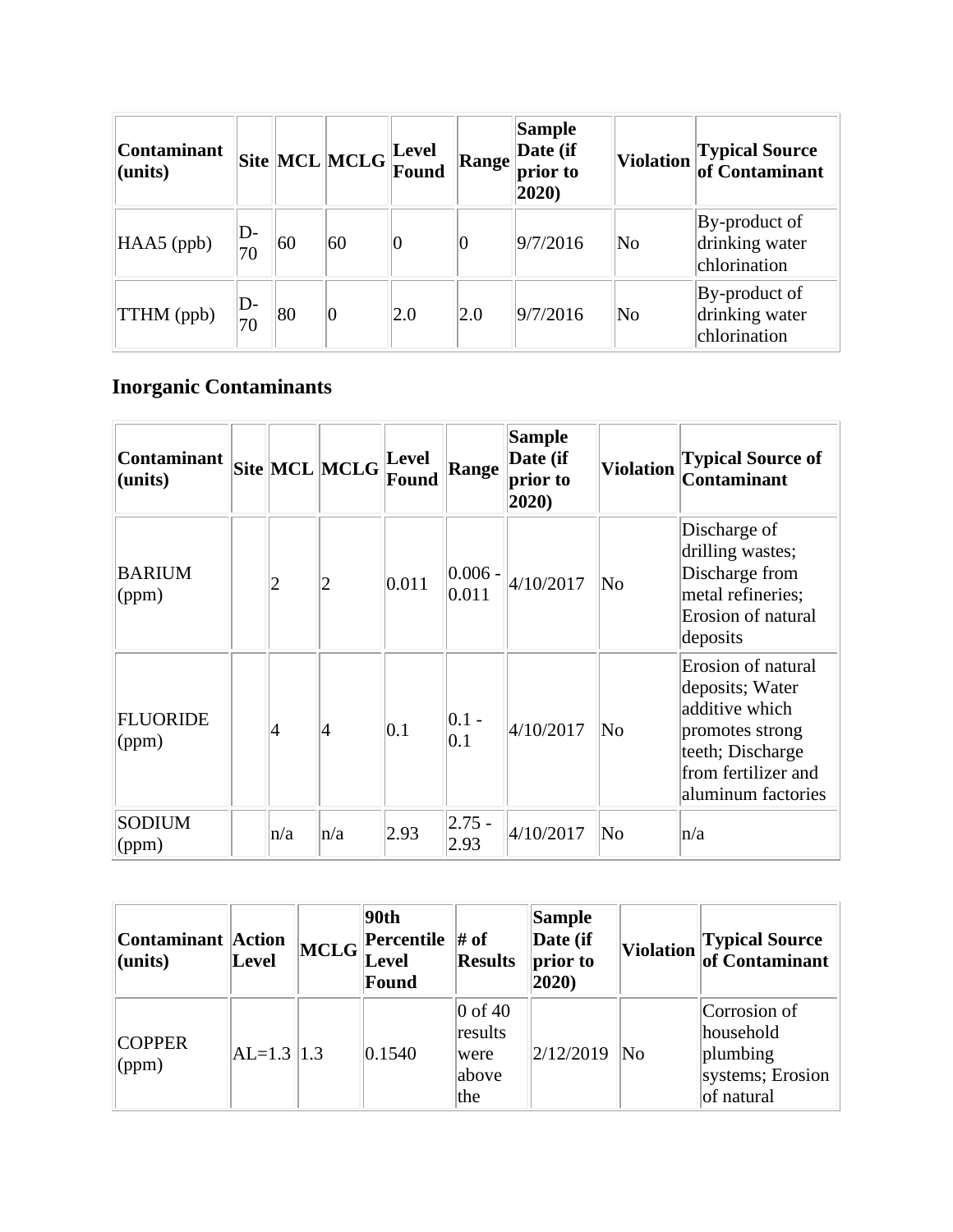| <b>Contaminant Action</b><br>(units) | Level   | <b>MCLG</b> | 90th<br><b>Percentile</b><br>Level<br>Found | $\#$ of<br><b>Results</b>                                        | Sample<br>Date (if<br>prior to<br>2020) | <b>Violation</b>       | <b>Typical Source</b><br>of Contaminant                                             |
|--------------------------------------|---------|-------------|---------------------------------------------|------------------------------------------------------------------|-----------------------------------------|------------------------|-------------------------------------------------------------------------------------|
|                                      |         |             |                                             | action<br>level.                                                 |                                         |                        | deposits;<br>Leaching from<br>wood<br>preservatives                                 |
| $LEAD$ (ppb)                         | $AL=15$ | Ю           | 16.30                                       | $5$ of 40<br>results<br>were<br>above<br>the<br>action<br>level. | 2/12/2019                               | $\overline{\text{No}}$ | Corrosion of<br>household<br>plumbing<br>systems; Erosion<br>of natural<br>deposits |

#### **Radioactive Contaminants**

| <b>Contaminant</b><br>$l$ (units)               |  | $\boxed{\text{Site}}\boxed{\text{MCL}}\boxed{\text{MCLG}}\frac{\text{Level}}{\text{Found}}$ |     |                           | Sample<br>Date (if<br>$\mathbf{A}$ Range prior to<br>$ 2020\rangle$ |                        | Violation Typical Source       |
|-------------------------------------------------|--|---------------------------------------------------------------------------------------------|-----|---------------------------|---------------------------------------------------------------------|------------------------|--------------------------------|
| $\mathbb{R}$ ADIUM, $(226)$<br>$ +228)$ (pCi/l) |  |                                                                                             | 0.2 | $ 0.1$ -<br>$ 0.2\rangle$ |                                                                     | $\overline{\text{No}}$ | Erosion of<br>natural deposits |

#### **Unregulated Contaminants**

Unregulated contaminants are those for which EPA has not established drinking water standards. The purpose of unregulated contaminant monitoring is to assist EPA in determining the occurrence of unregulated contaminants in drinking water and whether future regulation is warranted. EPA required us to participate in this monitoring.

| Contaminant (units) Level Found Range |      | <b>Sample Date (if prior to 2020)</b> |
|---------------------------------------|------|---------------------------------------|
| SULFATE (ppm)                         | 7.91 | $\left 4.00 - 7.91\right 12/16/2019$  |

### **Health effects for any contaminants with MCL violations/Action Level Exceedances**

#### **Contaminant Health Effects**

LEAD Infants and children who drink water containing lead in excess of the action level could experience delays in their physical or mental development. Children could